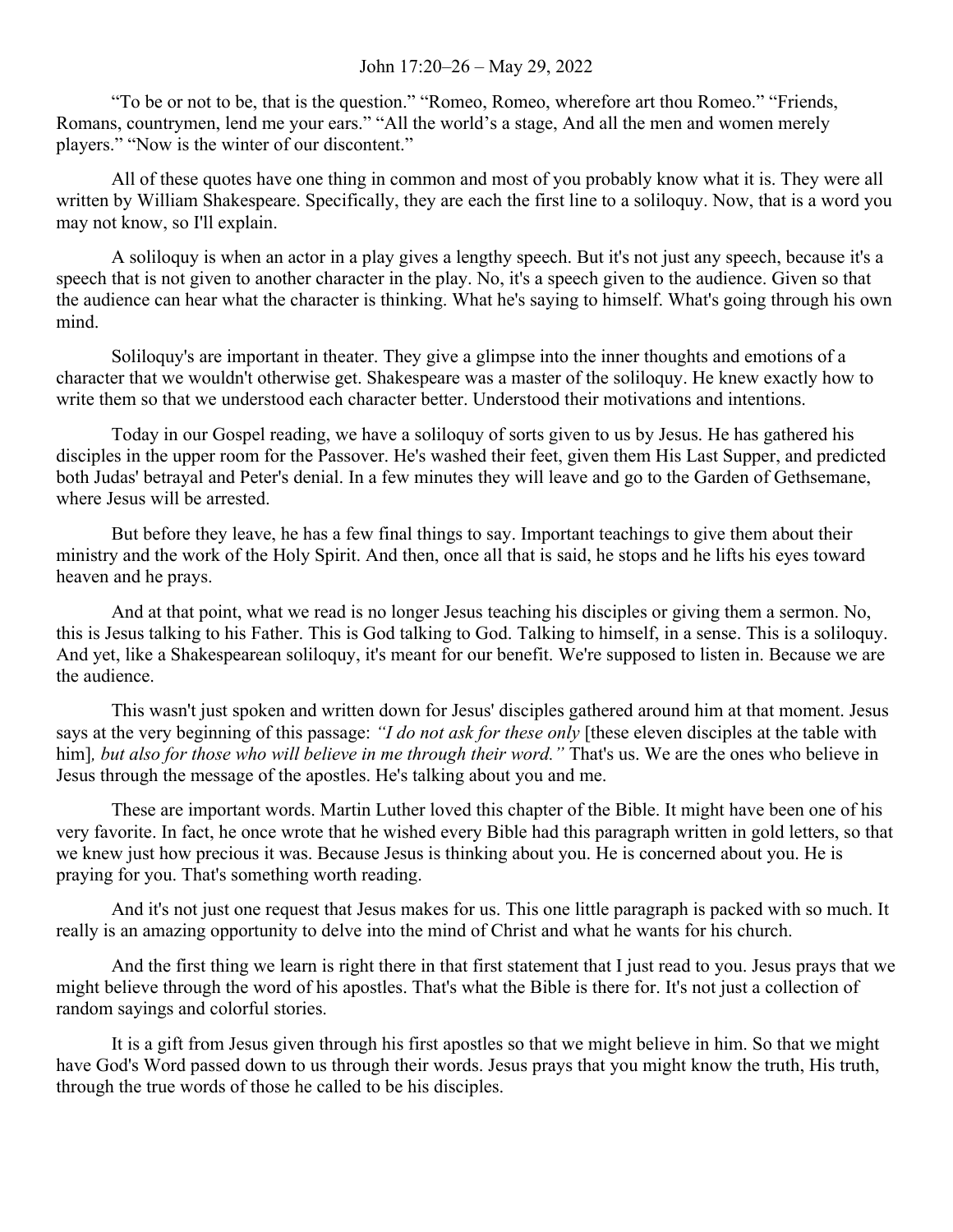Which is something we acknowledge regularly in the Nicene Creed: "I believe in one holy Christian and Apostolic Church." We have an apostolic church. A church passed down to us by the Apostles. But passing the church down to us wasn't a work that they performed. No, we put that acknowledgement in the Creed because it was an act of God. A work of the Holy Spirit.

So when the Apostles passed down the Word of God to the Church is was a fulfillment of Jesus' prayer. It was also a fulfillment of his prayer that His Word spread to all the world. He created apostles and he created a Church "so that the world may believe."

And here we see something that's a little interesting. Jesus doesn't make that strong of a distinction between the Apostles, His Church, and the World. Because he knows that the Word doesn't stay in one place. It's not static. It's living and active and accomplishing God's purposes.

So if he gives his word to the Apostles, then it will be shared to generations to come. And if he gives his word to generations to come, then it will be shared with the whole world. And so in exactly one sentence, Jesus' prayer has exploded from being for eleven men to being for the entire world. Because that is exactly what Jesus intends for His Word.

And yet, we also must recognize that there's an opposing force to Jesus' prayer: sin. Sin gets in the way of Jesus' prayer for us. Sin gets in the way of God's Word being passed down from one generation to the next. Sin gets in the way of the church carrying out its calling to share that Word with the whole world.

And, possibly most of wall, sin gets in the way of the church being unified in that task. Because that was also Jesus' prayer: *"that they may all be one, just as you, Father, are in me, and I in you."* Jesus prays for a unity in the church that simply does not exist yet. And, really, hasn't ever existed, since the time of the Apostles.

Why? Well, whenever there's doctrinal, theological division in the church, it usually comes down to one group rejecting God's Word in favor of their own opinion. If we were all perfectly aligned with God's Word, then there would be no division. We would be as united with each other and with Jesus as Jesus is with the Father. But when somebody strays from the Word, then division happens.

Over the years, there have been a great many Roman Catholics who have accused Martin Luther of promoting division. Of inciting in the reformation the multitude of denominations that we see today. I understand why they say that, but it's not true.

Because Martin Luther didn't depart from God's Word. The Roman Catholic Church did. Luther stuck to the Word and pleaded with Rome to do so as well. But they refused. So even though it was Luther who left Rome, it was really Rome who caused the division.

That was sad outcome of the Reformation, one that we're still dealing with. But it was a necessary one. It was necessary because our unity with each other isn't just a matter of peace and harmony in our lives or in our ministries or in our relationships. Our unity with each in God's Word is a reflection of the unity we have with Father himself.

Jesus prays, *"that they may be one even as we are one, I in them and you in me."* Our unity with each other demonstrates that we are united with Christ. And if we are united with Christ then we are united with the Father. And if we are united with the Father then everything the Father has is ours. Then we are children of God and heirs of his kingdom and loved by God.

Which is no small thing. It is, in fact, the one and only thing we cling to. The one and only thing we have to offer to anyone. That's why Jesus then says, *"so that the world may know that you sent me and loved them even as you loved me."* That's our message.

Here are the words of Jesus, passed down to us through the generations of Christians before us. They will teach you about God's love for you found in Jesus Christ. And if you want to see that love at work, then look at my church. Look at how we love each other. That is how God loves you.